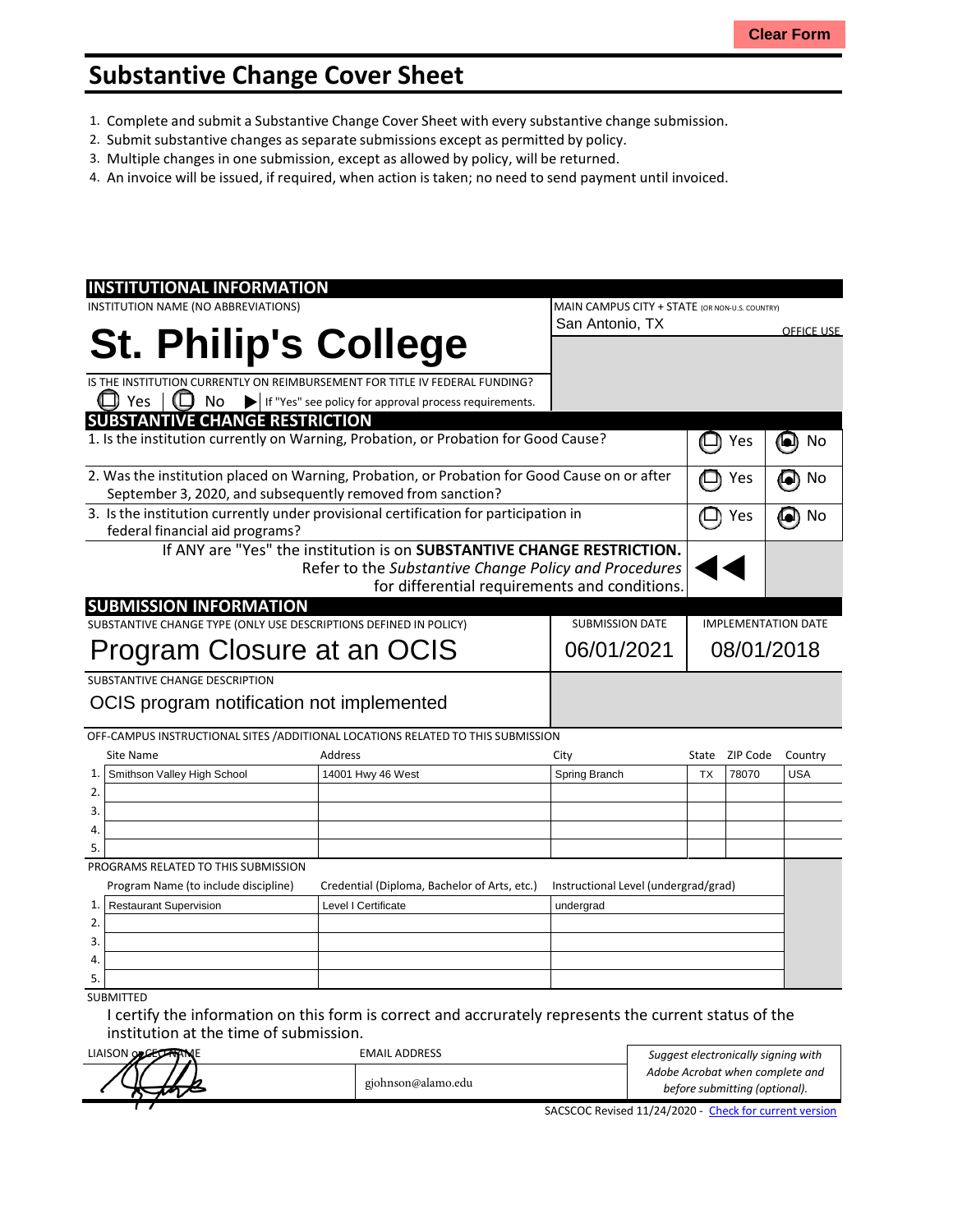

**Office of the President**

May 28, 2021

Dr. Belle Wheelan, President Southern Association of Colleges and Schools Commission on Colleges 1866 Southern Lane, Decatur, GA 30033

Dear Dr. Wheelan,

In keeping with the Southern Association of Colleges and Schools' Principles of Accreditation: Foundations for Quality Enhancement, St. Philip's College would like to notify you of a substantive change effective in fall 2018.

St. Philip's College anticipated offering dual credit courses in Restaurant Supervision Level I Certificate at an approved off-campus instructional site, Smithson Valley High School, in fall 2018; (Off-campus Instructional Site notification dated May 9, 2018, SACSCOC acceptance dated August 13, 2018). However, the program received little student interest and was not implemented at the high school campus. The College and High School continue to offer dual credit courses through their active Associate of Arts program partnership.

St. Philip's College has attached a teach out plan for consideration and approval.

Please let me know if you have any additional questions or concerns regarding this matter.

Sincerely,

Randall Dawson

Randall Dawson Acting President

CC: George Johnson, Institutional Accreditation Liaison, St. Philip's College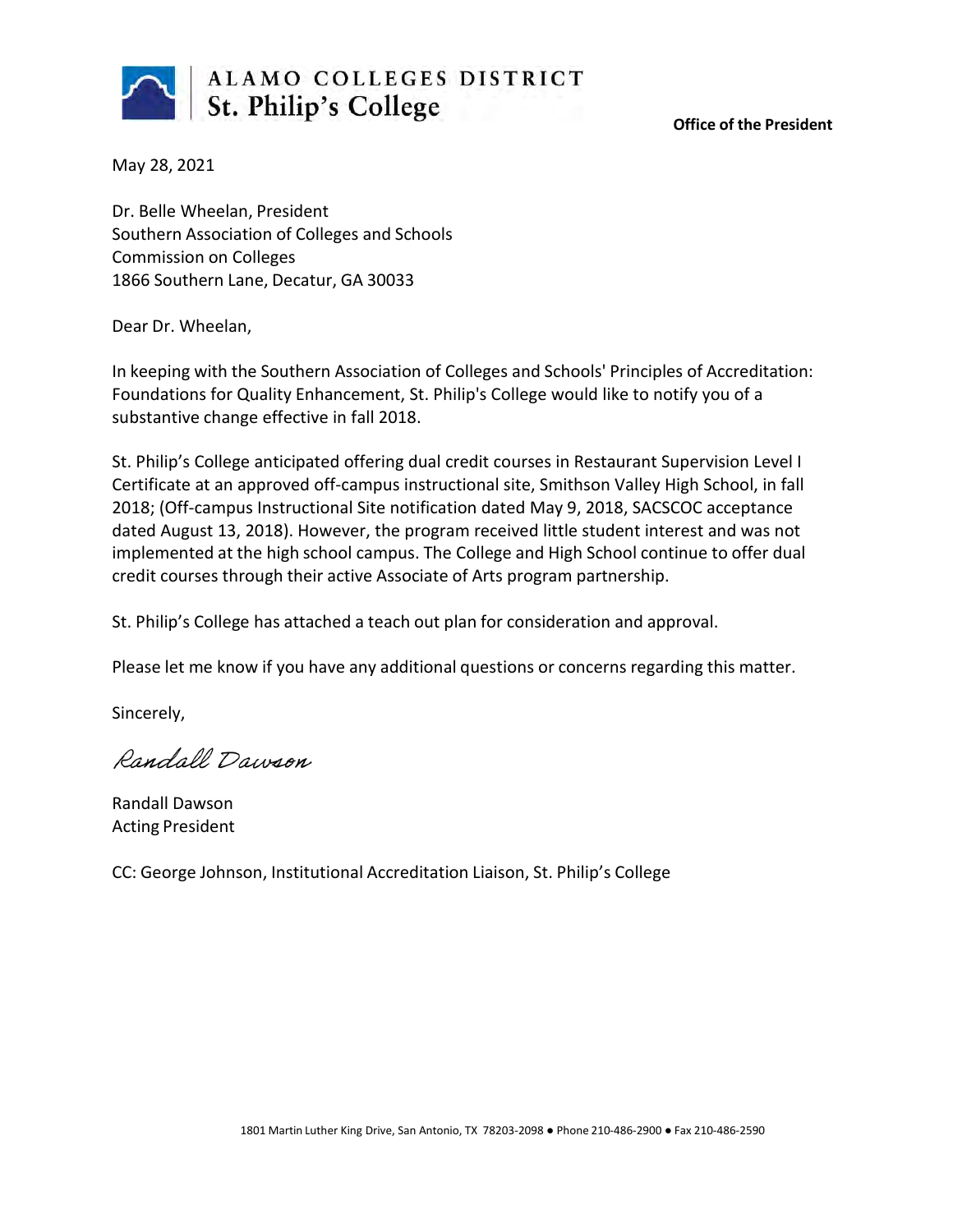## **Teach-out Plan**

Smithson Valley High School – Restaurant Supervision Level 1 Certificate

A teach-out plan is a written plan developed by an institution that provides for the equitable treatment of students if an institution, or an institutional location that provides fifty percent or more of at least one program, ceases to operate before all students have completed their program of study, and may include, if required by the institution's accrediting agency, a teachout agreement between institutions. Teach-out plans must be approved by SACSCOC in advance of implementation.

To be approved, a teach-out plan must include the following information:

1. Date of closure (date when new students will no longer be admitted) Smithson Valley High School expected to offer Restaurant Supervision Level 1 Certificate courses starting Fall 2018, but the program did not garner enough interest from the students and was not implemented. St. Philip's College and Smithson Valley High School continue their partnership through an active Associate of Arts dual credit program.

2. An explanation of how affected parties (students, faculty, staff) will be informed of the impending closure.

Parents/students were informed of the dual credit Restaurant Supervision courses, but elected not to participate in this program. Students have other opportunities for dual credit courses in the active Associate of Arts program.

3. An explanation of how all affected students will be helped to complete their programs of study with minimal disruption.

The students did not enroll in dual credit Restaurant Supervision courses and continue taking the high school level courses and dual credit Associate of Arts courses offered at the high school.

4. An indication as to whether the teach-out plan will incur additional charges/expenses to the students and, if so, how the students will be notified. No cost to Dual Credit students.

5. Copies of signed teach-out agreements with other institutions, if any. There is not a signed teach-out agreement for the courses with Smithson Valley High School. Not applicable.

6. How faculty and staff will be redeployed or helped to find new employment. The instructor is still employed as a St. Philip's College adjunct instructor. The school staff at Smithson Valley High School are still employed at the school.

7. If closing an institution, arrangement for the storing of student records, disposition of final financial resources and other assets.